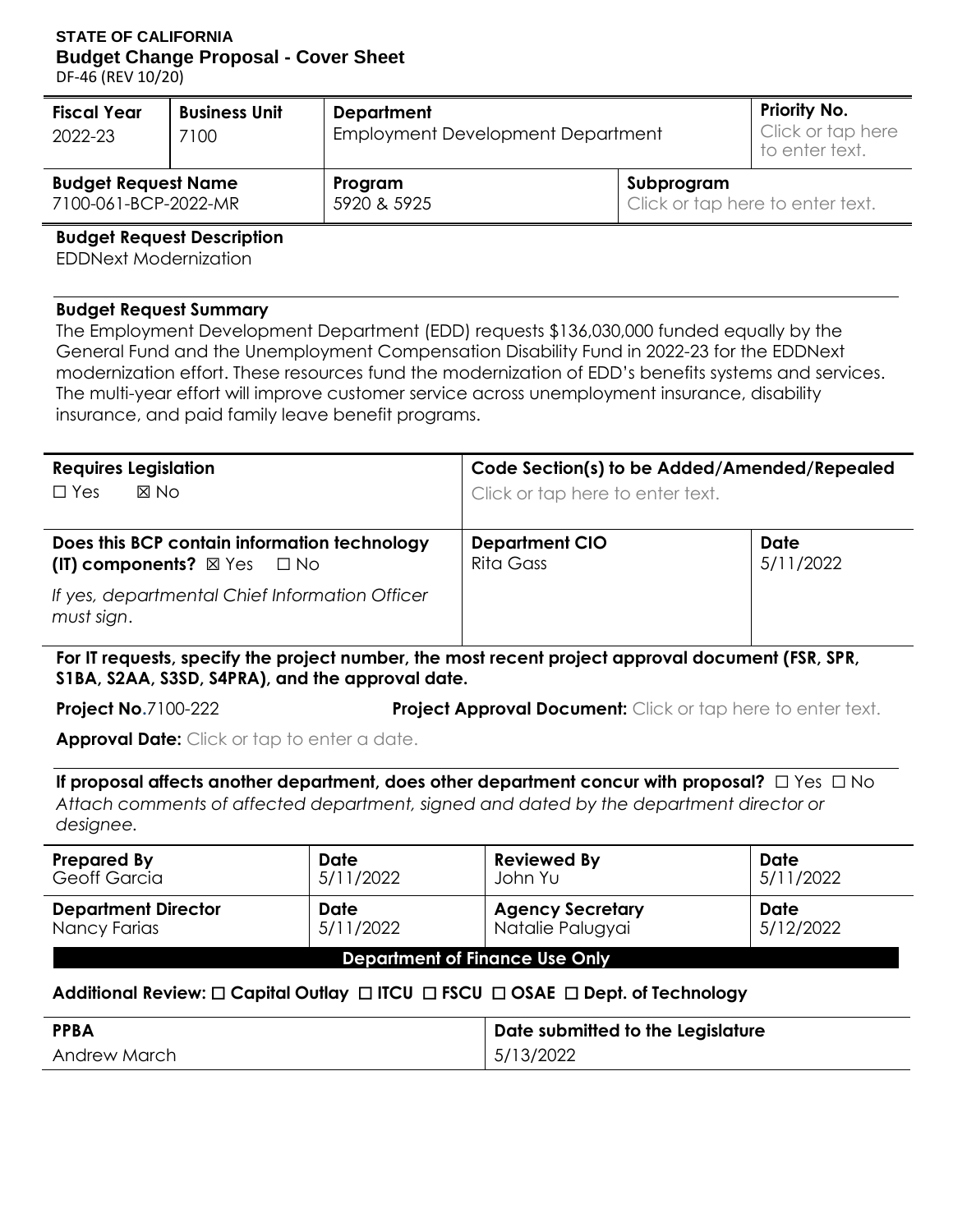# **A. Budget Request Summary**

 General Fund and the Unemployment Compensation Disability Fund in 2022-23 for the EDDNext services. The multi-year effort will improve customer service across EDD's unemployment insurance, disability insurance, and paid family leave benefit programs. The Employment Development Department (EDD) requests \$136,030,000 funded equally by the modernization effort. These resources fund the modernization of EDD's benefit systems and

### **B. Background/History**

 Disability Insurance (SDI), and Paid Family Leave (PFL) that provide financial stability to workers and communities. EDD served approximately 21 million claimants and filed approximately 63 \$180 billion in UI benefits. EDD administers multibillion-dollar benefit programs, including Unemployment Insurance (UI), State million claims in the past 10 years. During the COVID-19 pandemic, the Department paid over

 EDD also manages the administrative, accounting, auditing, collection, and enforcement functions for UI, Employment Training Tax, SDI withholding, and California Personal Income Tax withholding and in fiscal year 2020-21collected \$96 billion in payroll taxes. Working with 1.6 million employers, EDD collects and maintains the employment tax and benefit records for 17.4 million workers.

workers.<br>EDD maintains multiple benefit management systems that support the UI, SDI and PFL programs including UI Online, SDI Online, the PFL application, and Base Wage database. In 2012, EDD delivered a partial modernization that enabled users to apply for and manage SDI claims online. UI Online launched in 2015 to allow claimants to apply for UI benefits, certify for benefits, and manage UI claims online.

 The PFL application has not been modernized since being implemented in 2004. While these are complex and that hinders the ability to deliver necessary customer service improvements. partial system modernization projects added online capabilities for the users, the systems designs

 In 2016-2017, EDD began exploring a modernization effort to replace the legacy UI Online, DI Online and PFL application systems based on demand levels from the Great Recession. In 2019-20, EDD was in the process of procuring a system integration vendor and then the COVID-19 claimant first and build around their needs. pandemic struck. The pandemic showed that the approach to modernization must place the

 On July 29, 2020, Governor Newsom directed a Strike Team from the Government Operations Agency to set a path for needed reforms at EDD. At the recommendation of the EDD Strike Team, consistent with multiple assessments and expert recommendations including Vision 2023, California's statewide technology strategic plan. The Strike Team further recommended that these efforts should be reevaluated and that improving customer experience needed to be the focus of any new modernization effort. the project and related procurement efforts were paused in September 2020. This decision was

 unprecedented \$180 billion in benefits paid. A nine-month effort began in September 2021, to analyze the documented Benefit Systems Modernization business processes. This effort also evaluated the recently implemented pandemic processes, services, and tools to identify the possibility of leveraging these pandemic investments, performed a gap analysis and defined the additional customer service improvements that are necessary. Consulting Services were engaged for a business process re-engineering (BPR) effort to analyze EDD's business operating model, assess existing technologies and develop a roadmap that will lead to an approach that will In the 2021 Budget Act the Legislature invested \$11.8 million General Fund to restart the modernization effort and incorporate the lessons learned from the pandemic and the high-level requirements for future procurement solicitations. The assessment also identified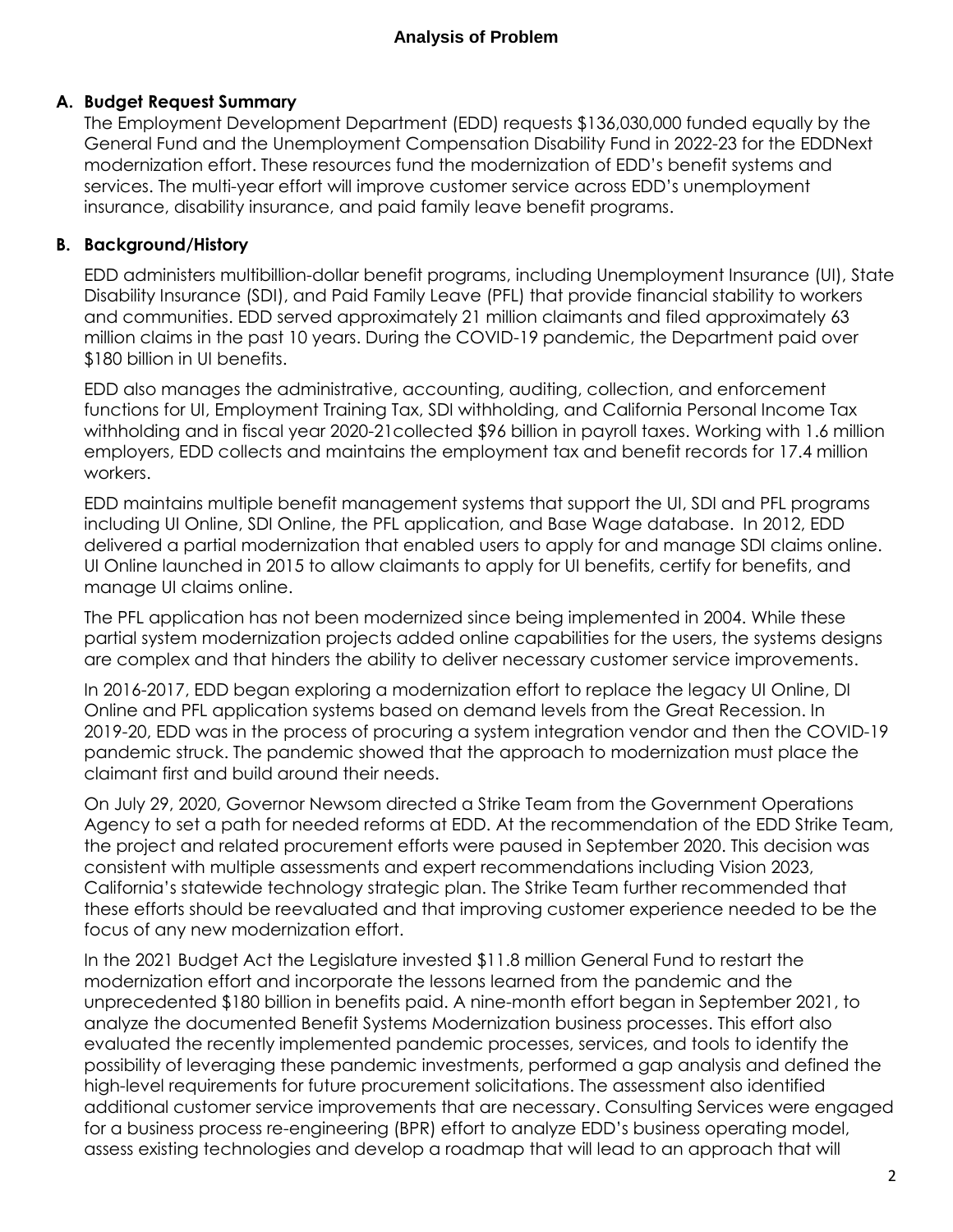deliver an improved customer experience, while ensuring the customer privacy and security is protected.

 The following is the high-level summary of the Re-Imagining Benefit Systems Modernization (RBSM) activities completed in 2021-22:

- RBSM started.
- Awarded BPR contract services.
- Completed BPR assessment.
- Developed an agile and phased approach project roadmap.
- Assessed organizational change readiness.
- Prepared project planning documents.

 With the roadmap completed and the initial RBSM BPR efforts scheduled to complete at the end of June, EDD is well positioned to start the first phase of the new EDD modernization effort, referred to as EDDNext.

|                               |                         |                         | (Dollars in thousands)  |                       |                   |                          |
|-------------------------------|-------------------------|-------------------------|-------------------------|-----------------------|-------------------|--------------------------|
| Program<br><b>Budget</b>      | $PY - 4$<br>$(2016-17)$ | $PY - 3$<br>$(2017-18)$ | $PY - 2$<br>$(2018-19)$ | $PY-1$<br>$(2019-20)$ | PY<br>$(2020-21)$ | <b>CY</b><br>$(2021-22)$ |
| Authorized<br>Expenditures    | \$0                     | \$4,022,000             | \$4,022,000             | \$12,111,100          | \$46,000,000      | \$11,800,000             |
| Actual<br>Expenditures        | \$244,847               | \$7,289,530             | \$7,342,491             | \$9,693,388           | \$3,352,099       | \$7,991,907              |
| Revenues                      | \$0                     | \$0                     | \$0                     | \$0                   | \$0               | \$0                      |
| Authorized<br>Positions       | 0.0                     | 15.0                    | 15.0                    | 34.5                  | 147.5             | 0.0                      |
| Filled Positions <sup>1</sup> | 1.3                     | 29.9                    | 37.2                    | 30.4                  | 11.7              | 4.5                      |
| Vacancies                     | 0.0                     | 0.0                     | 0.0                     | 4.2                   | 135.8             | 0.0                      |

# **Resource History**

 1 For FY 2016-17, 2017-18, 2018-19, and 2021-22, EDD utilized Temporary Help (blanket) positions for 1.3, 14.9, 22.2 and 4.5 respectively because there were no position authority or workload exceeded for the number of positions authorized.

# **C. State Level Consideration**

 The COVID-19 pandemic has sharpened EDD's focus on improving customer service and going beyond modernizing legacy systems.

Governor Newsom signed multiple bills to continue improving EDD services and operations:

- AB 12 (Chapter 509, Statues of 2021) Personal information: social security numbers: The Employment Development Department.
- AB 56 (Chapter 510, Statues of 2021) Benefits: outgoing mail, claim processing, and reporting.
- AB 110 (Chapter 511, Statues of 2021) Fraudulent claims for unemployment compensation benefits: inmates.
- AB 138 (Chapter 78, Statues of 2021) Employment: health care benefits: unemployment insurance: policies and practices.
- AB 397 (Chapter 516, Statues of 2021) Unemployment insurance: benefits: disqualification: notice.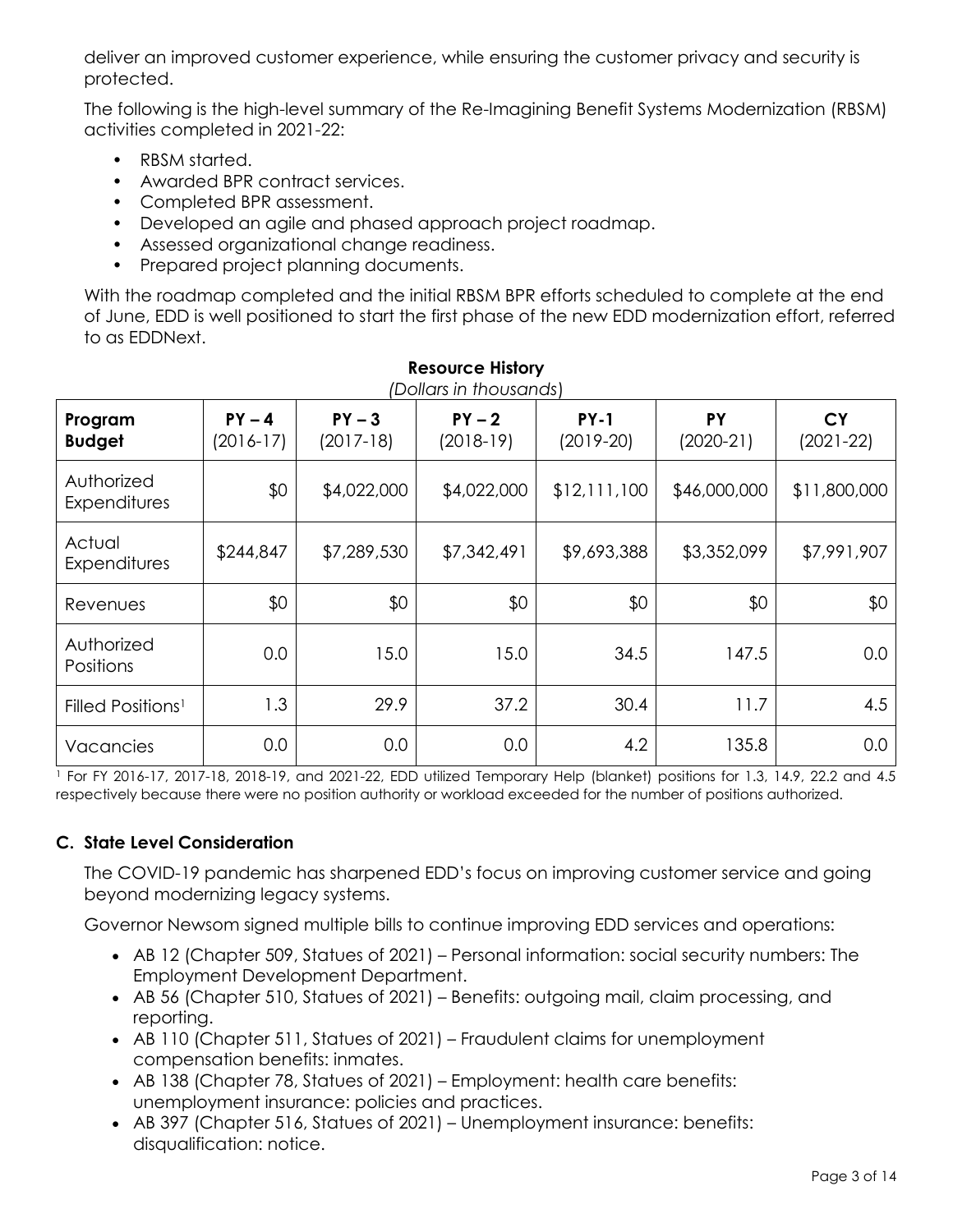This proposal supports the AB 56 (Chapter 510, Statues of 2021) requirement of identity automation from the federal Pandemic Unemployment Assistance program and retain those features when it makes sense to do so. It will also help speed payment to claimants and improve the customer experience.

# **D. Justification**

 California has the nation's largest public benefit system with over 21 million claimants and 63 million claims being filed for UI, Disability Insurance (DI), and PFL over the past decade. EDD country and pushed capabilities to their limits, exposing the need to engage customers directly to design better systems and modernize operations. delivered unprecedented levels of benefits to Californians during this pandemic, paying over \$180 billion in unemployment insurance benefits. The pandemic tested every benefit system in the

 EDDNext will focus on modernizing UI, DI, PFL and Tax program operations, business processes and technology where existing barriers hinder improvements to customer service. This approach is consistent with recommendations of the Strike Team, California State Auditor (CSA) and U.S. Department of Labor (DOL). EDDNext's objectives include:

- support across channels such as mobile, social media, self-service website, live chat, **Enhanced customer-centric service design -** Boosting multilingual service and and others.
- expanding self-service functionality across all programs. **Increase self-service opportunities -** Simplifying the claims intake process by
- **Mitigate fraud -** Protecting claimant identity and reducing risk with new claims processing and technology-driven solutions.
- **Improved consistent integrated program delivery -** Extending data analytics to deliver more useful claims processing information and enhanced employee training.
- system that can be upgraded and modified more quickly to meet system demands and implement entirely new benefit programs such as the emergency federal **Greater adaptability for faster program changes -** Delivering an integrated benefit Pandemic Unemployment Assistance program passed during the pandemic.

 customer service, curb fraud, and managed an overwhelming rise of UI claims. The major effort to modernize the department's systems and operations remains. Today it is difficult and costly for UI, During the pandemic, EDD made emergency investments and improvements to improve DI and PFL programs to update processes or change benefit applications to improve customer service. In addition, the existing systems are overly complex and not sustainable.

Examples of customer service improvement projects will include:

- Modernized call center with better features the public wants;
- Customer-friendly applications and processes;
- Simplified forms and notices;
- Translated materials for customers who speak languages other than English;
- Expanded data analysis tools to continue curbing fraud attempts; and
- Better training and tools for EDD staff to speed application processing

 In addition, EDD fraud prevention practices must continue to shift from reactivity and a focus on claimant-specific errors, to data-driven analysis and correction. This will help safeguard claimant privacy and deliver system security.

 This year, EDD seeks to invest \$136 million in one-time General Fund and Unemployment Compensation Disability Fund dollars to further the effort to improve customer service.

# **Project Approach**

A phased implementation will deliver tangible benefits to EDD's customers starting in Phase 1 and continuing throughout the modernization initiative.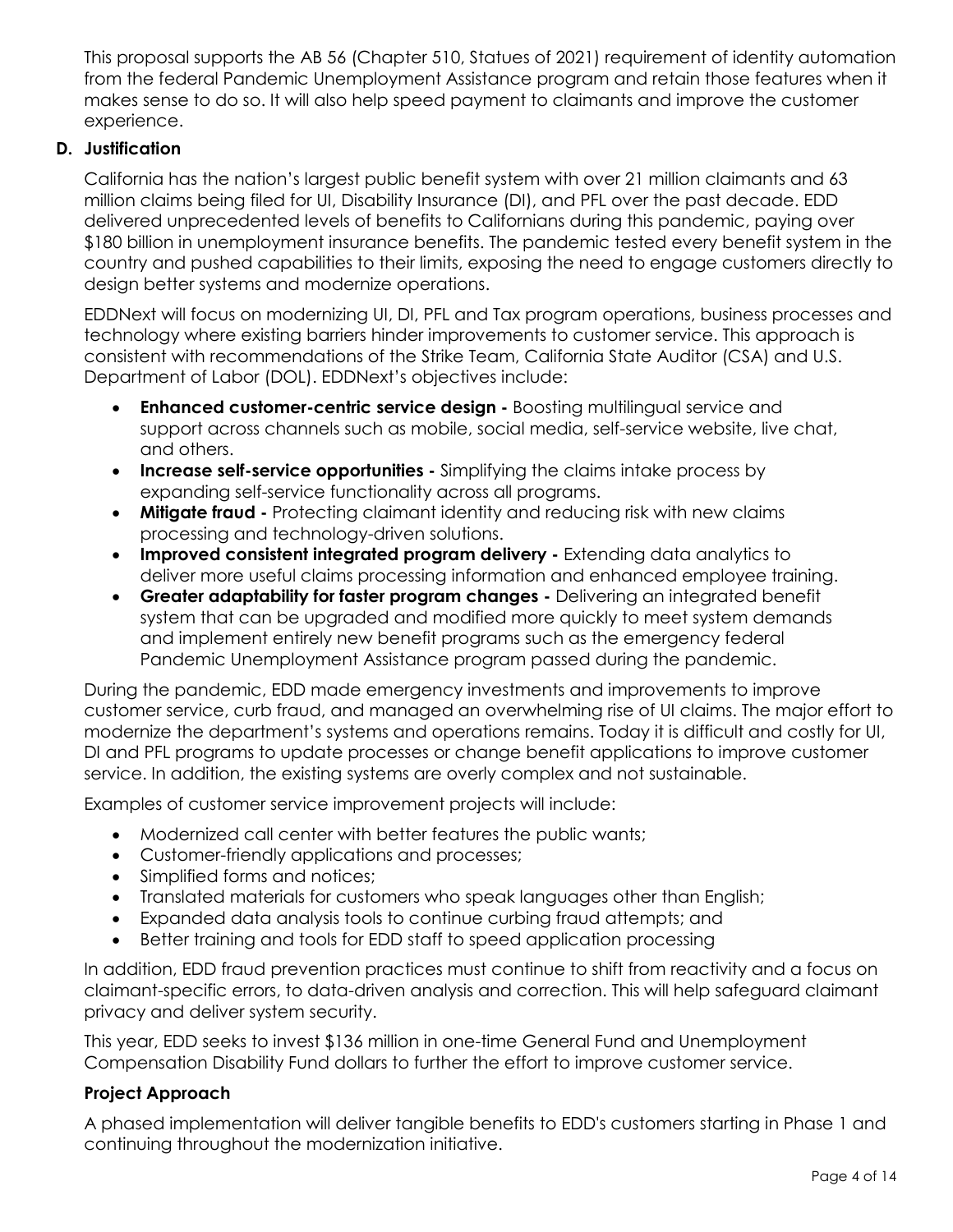This proposal requests funding for Phase 1, including five primary activities and improvements:

- **Contact center Improvements -** support customers by reconfiguring call processes and incorporating multi-language functionality to simplify claimants contact points.
- **Forms redesign -** make the process easier for customers to submit and complete application intake and continued claims.
- **Online portal enhancement -** including a single sign-on account for UI, DI and PFL claimants, multi-factor authentication, and improved claimant identity security.
- **Data analytics expansion -** continue improving fraud detection.
- **Training enhancement -** improve self-study and other staff training tools to improve customer service.

 EDD will engage directly with communities across California and claimants to help design and test the telephone, online and benefit application systems and other EDD services to ensure that they are easy to use and understand.

EDD will establish a Transformation Office to support the following project features:

- management standards. This effort will help effectively manage resources, track teams and stakeholders. In collaboration with the California Department of Technology (CDT), the PM services will support EDD to complete Stages 3 and 4 for procuring the replacement of the UI Online, SDI Online, PFL application and digital **Project Management (PM) -** PM services will strengthen existing EDD project progress, identify and mitigate risks, and coordinate communications amongst imaging systems.
- **Governance -** EDD will help ensure project oversight and accountability with a analysis, and Quality Assurance/Quality Control (QA/QC) and data management. governance structure that meets the needs of the UI, DI and PFL programs. Key aspects of governance will include executive review, program input, system architecture, customer experience and user experience (CX/UX) testing, data
- architectures, technical requirements, and deployment strategies. It will help develop and manage the business, systems, and data architecture for each solution that will be implemented. This includes managing the repository of project designs **Architecture -** The Architecture Review Team will review and approve target and requirements.
- **Quality Assurance/Quality Control (QA/QC) -** EDD will review and validate technical designs and deliverables to ensure they meet architecture review board standards, project requirements and customer needs.
- **Data -** Data governance capability will help define authoritative information catalogs, name information owners, and create data quality management processes the support effective project delivery.
- **Legacy/Policy/Data Sharing -** EDD will continue to identify and address policy and operation barriers and develop strategies to change policies or deliver solutions within those limitations.
- **Customer Experience Team -** EDD will engage directly with users to help design and test online, telephone, and application systems and other EDD services that are easier to use. To accomplish usability consistency, the establishment of a Customer Experience Team will work across all the project working streams to ensure customer experience and user experience (CX/UX) is built into all new systems or enhancements, including robust user testing and stakeholder engagement.
- **Organization Design and Change Management -** EDD will identify roles, responsibilities, and accountabilities required to support new capabilities or service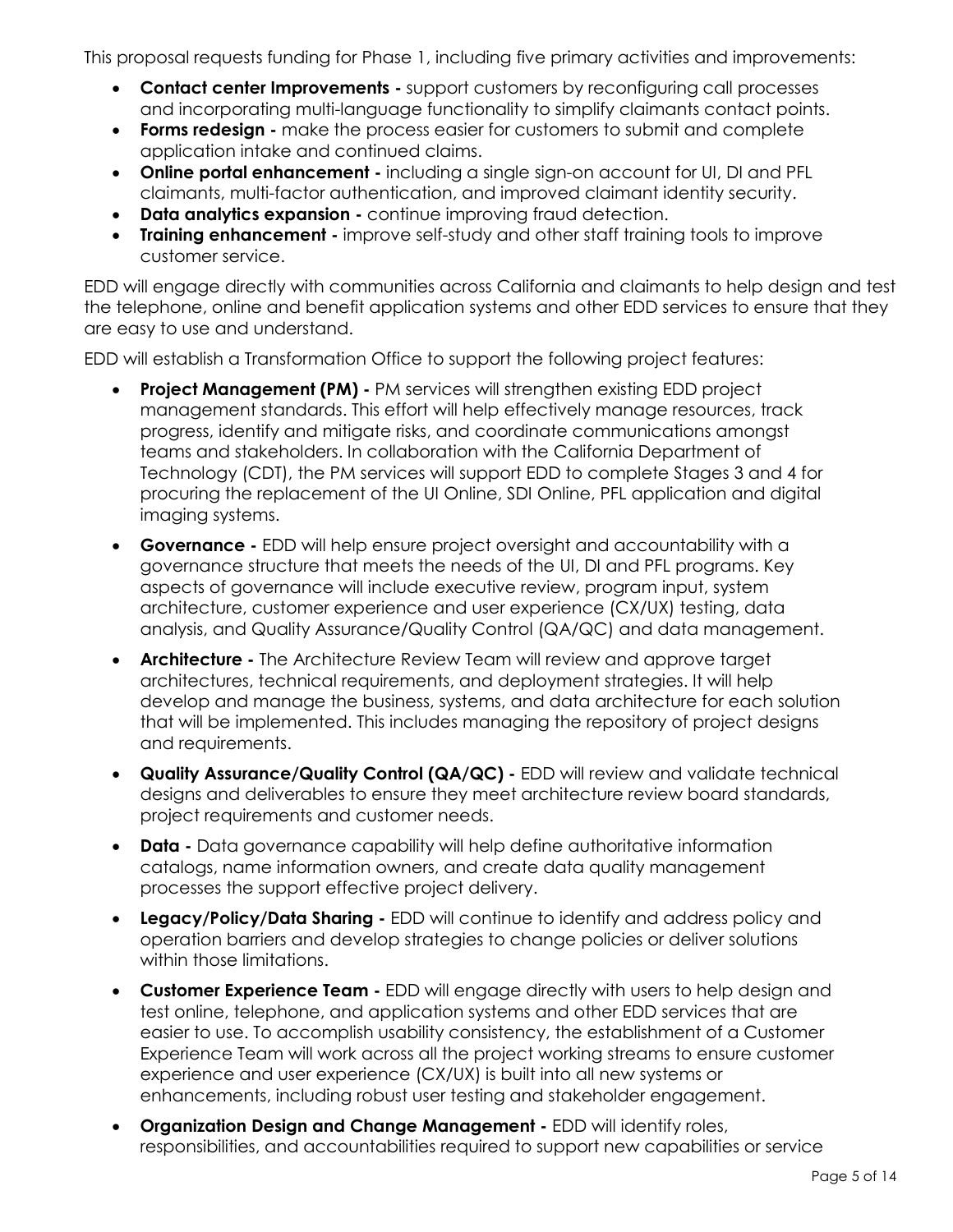delivery models and establish a program to support staff through changes in process, structure, and expectations.

 In the later part of fiscal year 2022-23, EDD will procure services to begin the data clean-up and data conversion strategy and identify an Optical Character Recognition (OCR) solution.

# **Breakdown of Budget Funding Request for 2022-23**

 (SLIM). Costs were allocated across the following work streams to meet project needs. The high-level project cost estimates, by work streams, were developed using the IT cost estimating tool: Quantitative Software Management (QSM) – Software Lifecycle Management

| High-Level 2022-23 EDDNext Project Funding Request                         |
|----------------------------------------------------------------------------|
| Phase 1 Work Streams & Other Operating Expenses and Equipment (OE&E) Costs |

| <b>Work Streams</b><br>7/1/2022-6/30/2023          | <b>Description of Vendor Services and Equipment</b><br>(For a detailed cost breakdown, refer to the Fiscal<br>Detail Sheets)                                                                                                                                                                                                                                                                                                                                                                                                                                                                                                                                                                                                          | <b>Professional Services</b><br>and Equipment Costs<br>(Dollars in thousands)      |
|----------------------------------------------------|---------------------------------------------------------------------------------------------------------------------------------------------------------------------------------------------------------------------------------------------------------------------------------------------------------------------------------------------------------------------------------------------------------------------------------------------------------------------------------------------------------------------------------------------------------------------------------------------------------------------------------------------------------------------------------------------------------------------------------------|------------------------------------------------------------------------------------|
| <b>Transformation</b><br>Office / PMO<br>(Ongoing) | Project management services to manage<br>$\bullet$<br>concurrent work streams, create plans, and<br>complete project planning documents<br>Organizational change management to gain<br>$\bullet$<br>acceptance of new processes and products<br>Project portfolio management tool<br>$\bullet$<br>Enterprise architecture vendor<br>$\bullet$<br>Enterprise architecture tool<br>$\bullet$<br>Data governance<br>$\bullet$<br>Project lifecycle/DevOps tool<br>$\bullet$<br>Quality assurance and quality control<br>$\bullet$<br>Procurement services<br>$\bullet$<br>CDT and Department of General Services<br>$\bullet$<br>support<br>Independent Verification & Validation (IV&V)<br>$\bullet$<br>services-required by SAM 4940.3 | \$41,594                                                                           |
| <b>Training Content</b><br><b>Enhancement</b>      | No vendor services or equipment costs.<br>The program participants assigned to this work<br>stream will utilize the existing learning and<br>knowledge management system to add<br>improved self-study content and enhanced<br>employee block training to reduce senior staff<br>training time commitment. Increasing staff<br>knowledge base will assist in helping customers<br>and reduce call redirects.                                                                                                                                                                                                                                                                                                                          | Professional<br>services and<br>equipment<br>costs are not<br>needed in<br>2022-23 |
| <b>Call Center</b><br><b>Enhancement</b>           | Interactive Voice Response (IVR) redesign<br>٠<br>and configuration services including multiple<br>language options                                                                                                                                                                                                                                                                                                                                                                                                                                                                                                                                                                                                                   | \$9,284                                                                            |
| <b>Forms Redesign and</b><br><b>OCR</b> solution   | Forms redesign<br>$\bullet$<br><b>OCR</b> solution<br>$\bullet$                                                                                                                                                                                                                                                                                                                                                                                                                                                                                                                                                                                                                                                                       | \$6,289                                                                            |
| <b>Shared Portal</b><br><b>Enhancement</b>         | Online portal enhancements vendor<br>$\bullet$<br>Portal subscription licenses<br>٠                                                                                                                                                                                                                                                                                                                                                                                                                                                                                                                                                                                                                                                   | \$25,118                                                                           |
| <b>Fraud/Data Analytics</b>                        | Fraud and data analytics<br>٠<br>Data preparation and cleansing<br>٠                                                                                                                                                                                                                                                                                                                                                                                                                                                                                                                                                                                                                                                                  | \$14,659                                                                           |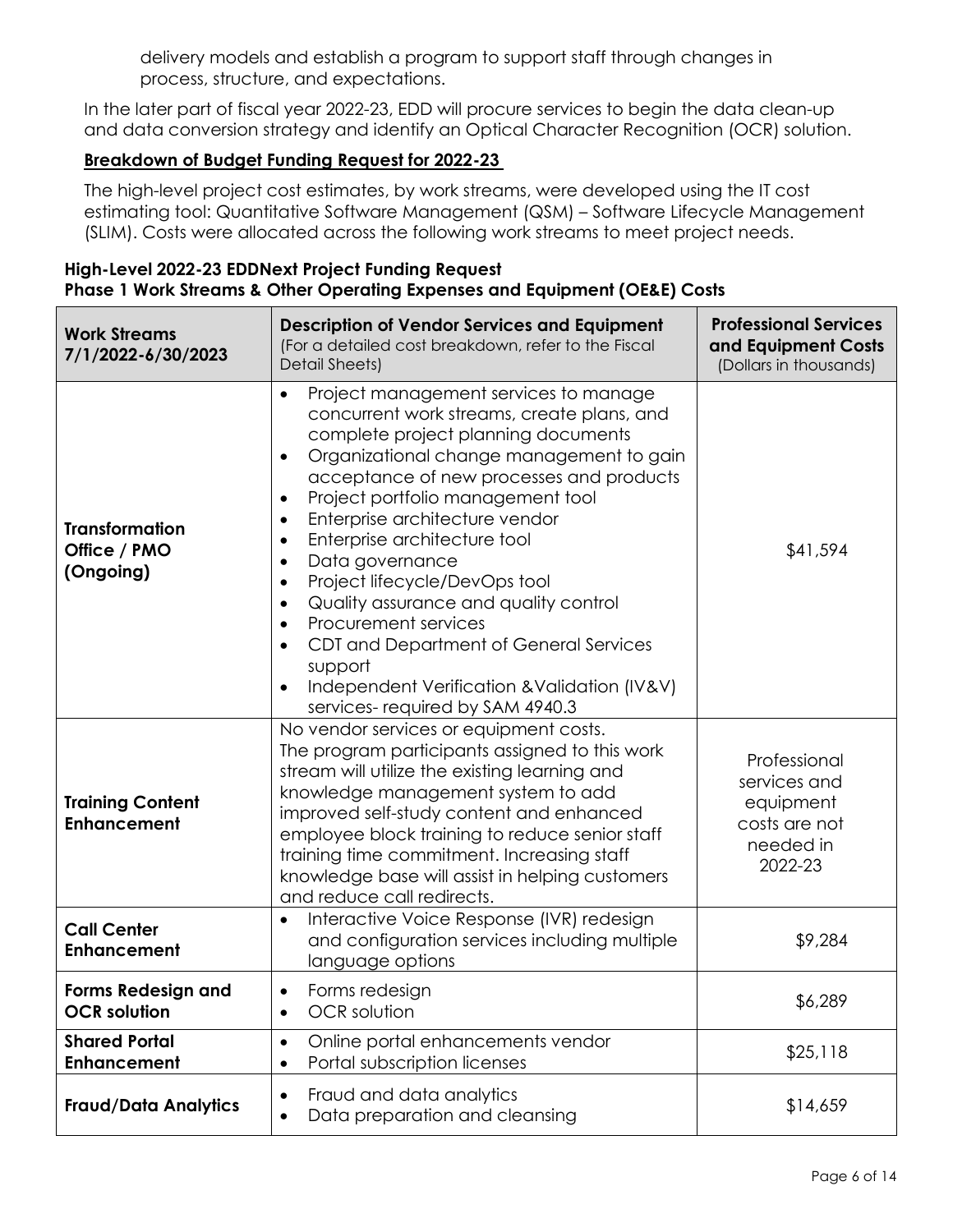# **High-Level 2022-23 EDDNext Project Funding Request Phase 1 Work Streams & Other Operating Expenses and Equipment (OE&E) Costs**

| <b>Work Streams</b><br>7/1/2022-6/30/2023               | <b>Description of Vendor Services and Equipment</b><br>(For a detailed cost breakdown, refer to the Fiscal<br>Detail Sheets)               | <b>Professional Services</b><br>and Equipment Costs<br>(Dollars in thousands) |
|---------------------------------------------------------|--------------------------------------------------------------------------------------------------------------------------------------------|-------------------------------------------------------------------------------|
| <b>Employer Portal Update</b>                           | Employer portal vendor services<br>$\bullet$                                                                                               | \$738                                                                         |
| Data Platform<br>Implementation<br>(Systems Integrator) | Data Integration Platform                                                                                                                  | \$12,802                                                                      |
| <b>Customer Experience</b><br>Team                      | Voice of the customer survey tool<br>$\bullet$<br>Voice of the customer tool implementation<br>services                                    | \$2,975                                                                       |
|                                                         | <b>Total, Work Streams Costs</b>                                                                                                           | \$113,459                                                                     |
|                                                         | <b>Other OE&amp;E Costs:</b> Standard complement for<br>office equipment, team software, subscriptions,<br>training, and other operations. | \$4,369                                                                       |
|                                                         | <b>Total OE&amp;E Costs</b><br>(Reported on the Fiscal Detail Sheets)                                                                      | \$117,828                                                                     |

# **Project Staffing:**

Below is a summary of the personal services requested by EDD organizational branch:

| <b>Branch</b>                      | <b>Salaries &amp;</b><br><b>Wages</b> | Staff<br><b>Benefits</b> | Personal<br><b>Services</b> |
|------------------------------------|---------------------------------------|--------------------------|-----------------------------|
| Information Technology Branch      | \$3,393                               | \$1,953                  | \$5,346                     |
| <b>Disability Insurance Branch</b> | \$2,053                               | \$1,181                  | \$3,234                     |
| Tax Branch                         | \$983                                 | \$566                    | \$1,549                     |
| Unemployment Insurance Branch      | \$4,208                               | \$2,422                  | \$6,630                     |
| Administration Branch              | \$124                                 | \$71                     | \$195                       |
| <b>Public Affairs Branch</b>       | \$504                                 | \$290                    | \$794                       |
| Legal Office                       | \$288                                 | \$166                    | \$454                       |
| Total                              | \$11,553                              | \$6,649                  | \$18,202                    |

#### **E. Outcomes and Accountability**

EDDNext will bring improvements to the customer experience including:

- Replace Benefit Programs Online (BPO) and allow benefit claimant customers to file claims using one customer profile without registering for each program separately.
- Expand capability for online language options to support the top six languages in California, in additional to English and Spanish.
- Increase the ability to mitigate fraud.
- Redesign application intake and continued claims forms.
- Add multiple language options and re-configuring IVR call processes.
- Establish a transformation office.
- Enhance knowledge management system capability for employee self-learning.

 Many of the projects within EDDNext are subject to oversight from the CDT. In addition, IV&V services will be procured along with reporting to the California Labor & Workforce Development Agency (LWDA) to ensure product outcomes meet requirements specifications.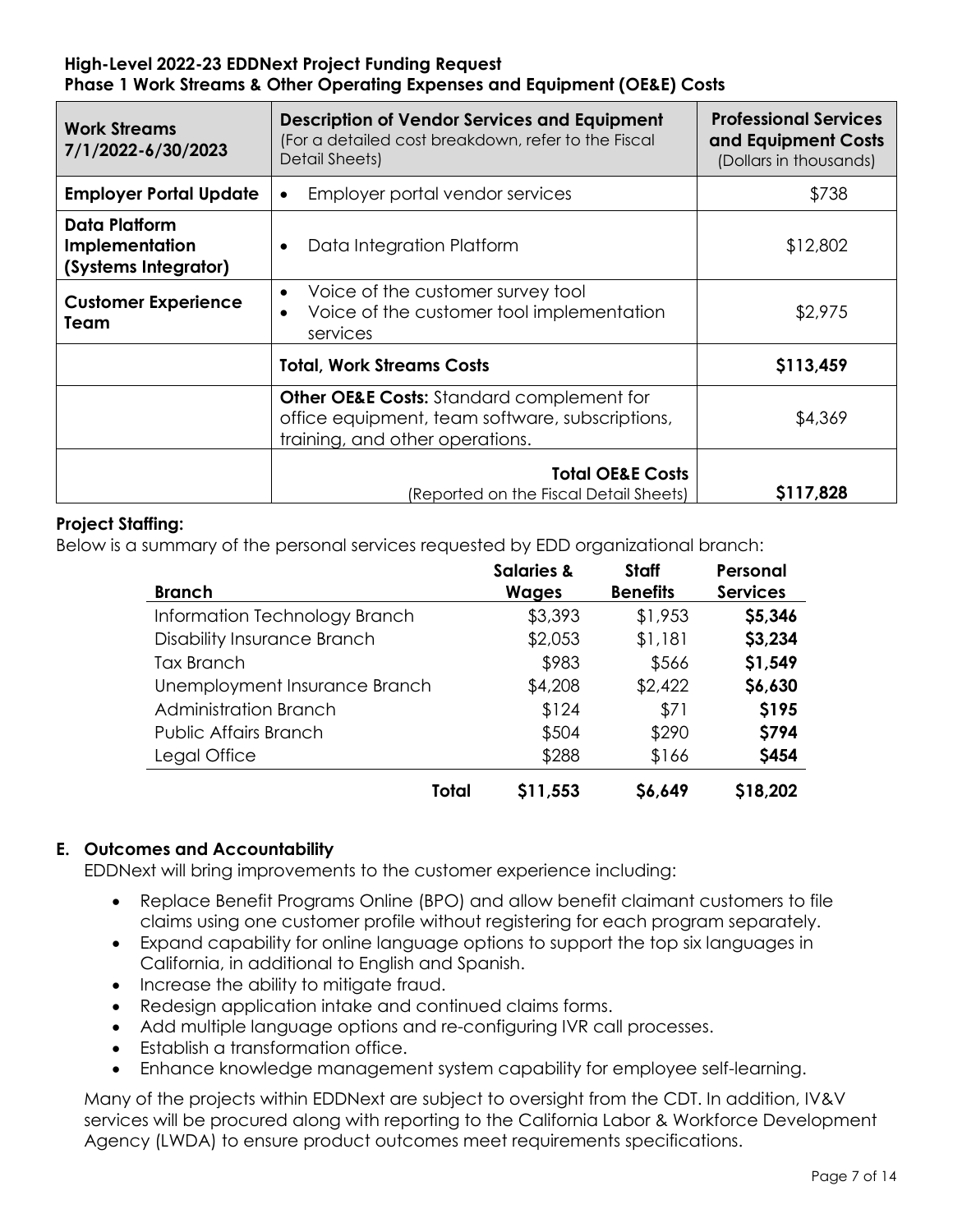# **F. Analysis of All Feasible Alternatives**

Alternative 1 – Phased Transformation

Approve \$136,030,000 in 2022-23.

# **Pros:**

- Covers full implementation of all priority capabilities and enhancements.
- Improves customer and worker experiences.
- Allows for change to be implemented over time.
- Improves integrated data management.
- Selection of vendors that align to priorities and technical needs.

#### **Cons:**

- Higher cost in the short term.
- High number of internal and external resources needed.

#### Alternative 2 – Prior BSM scope

 Implementation of a single, integrated benefits system that provides customers and staff a consistent, single portal into the EDD's services.

#### **Pros:**

• Lower cost due to reduced scope.

#### **Cons:**

- Does not fully align with roadmap recommendations for a customer centric vision and priority capabilities.
- Does not adhere to Strike Team, CSA, and DOL recommended approaches.
- Partial improvement of customer experience.
- Partial implementation of priority capabilities and enhancements.
- Does not address all current state issues and pain points.

#### Alternative 3 – "Big Bang" single implementation

 Implementation of all priority capabilities and enhancements with a single vendor and "big bang" approach timeline.

# **Pros:**

- Single Go Live and reduced data conversion effort.
- Reduces number of procurements needed.

# **Cons:**

- Complicates procurement with large scope.
- Creates risk of single vendor lock in.
- High number of resources and costs in the short term.
- Large volume of change in a short period of time.
- High risk due to the level of complexity and amount of change.

# Alternative 4 – Maintain current EDD systems/assets

 Maintain the existing EDD systems by making enhancements to business processes and systems capabilities as internal projects, or within existing evolutionary project budget allowances without establishing any focused transformation effort.

#### **Pros:**

- Maintaining the current legacy system and process is familiar to both internal and external stakeholders.
- Limits internal risks associated with making changes.

# **Cons:**

- Higher complexity and cost in the long term.
- Existing systems do not align with future state vision.
- Lack of shared services across programs.
- Data integration remains an issue.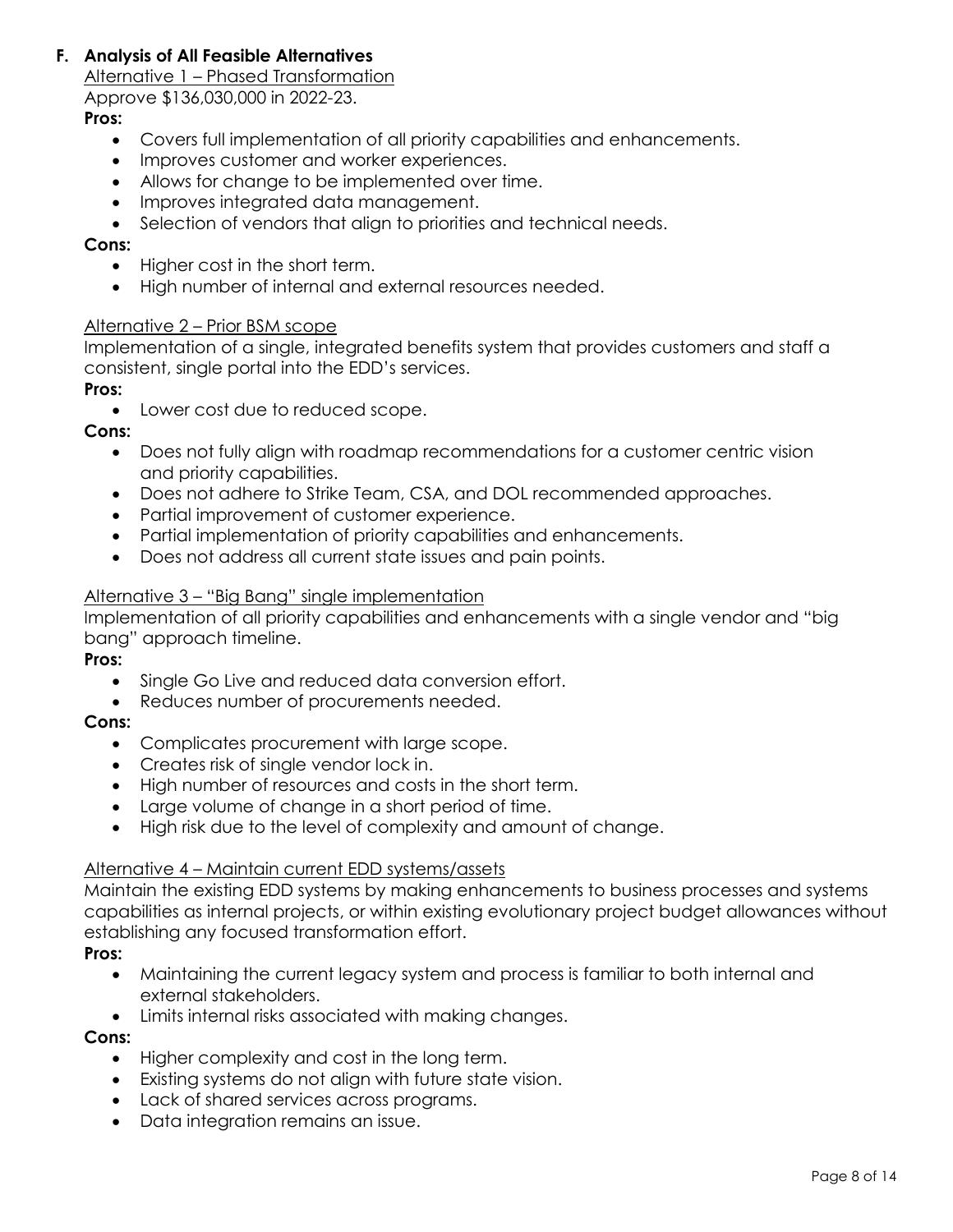- Implementing changes has a high risk of creating downstream issues due to existing architecture.
- Does not address all current state issues and pain points.

# **G. Implementation Plan**

Below are the high-level activities and timeline for the EDDNext implementation in 2022-23:

# **Beginning 4/1/2022**

- **Procurement -** Plan procurement effort for Transformation Office.
- **Recruitment:** Start staff recruiting effort.

# **Beginning 7/1/2022**

- **Shared Portal -** Develop shared and secured portal with single sign-on to enhance claimants and medical providers experiences (target completion by 3/31/2023)
- **Form Re-Design -** Gather stakeholder input and document customer centric provide inputs to requirements and detailed design in the future state. (target form redesign requirements for application intake and continued claims will completion by 6/30/2023)
- capability and capacity to support claimants. (target completion by 6/30/2023) **Enhance current learning and knowledge system -** Build out additional, improved self-study content that can help train new staff and increase EDD
- **Reduce fraudulent activities -** Expand existing data analytics and integrating with external data sources for improved fraud detection patterns. (target completion by 6/30/2023)
- **Call Center redesign -** Support customers by reconfiguring call processes, reducing wait times, and incorporating multi-language functionality. (target completion by 6/30/2023)

# **Beginning 4/1/2023**

- **Platform for data and system integration -** Work with Data/Platform Integrator to build out the resilient, secure, flexible, and scalable framework for system and data integration.
- **Enhance employer portal integration -** Work with solution provider to enhance integration with employer portal.
- **Conduct planning for an OCR solution -** for the new integrated claims management system.
- **Procurement -** Procure services to begin the data clean-up and develop strategy for data conversion based on implementation phases.

# **H. Recommendation**

 EDD recommends approval of Alternative 1 – Phased Transformation, which will provide full implementation of all priority capabilities and enhancements. This recommendation provides several short-term projects to greatly enhance customer experience. Budget provisional \$136,030,000 in 2022-23 to begin the establishment of the EDDNext team and the initiation of language will also be included to ensure proper oversight of the requested funding.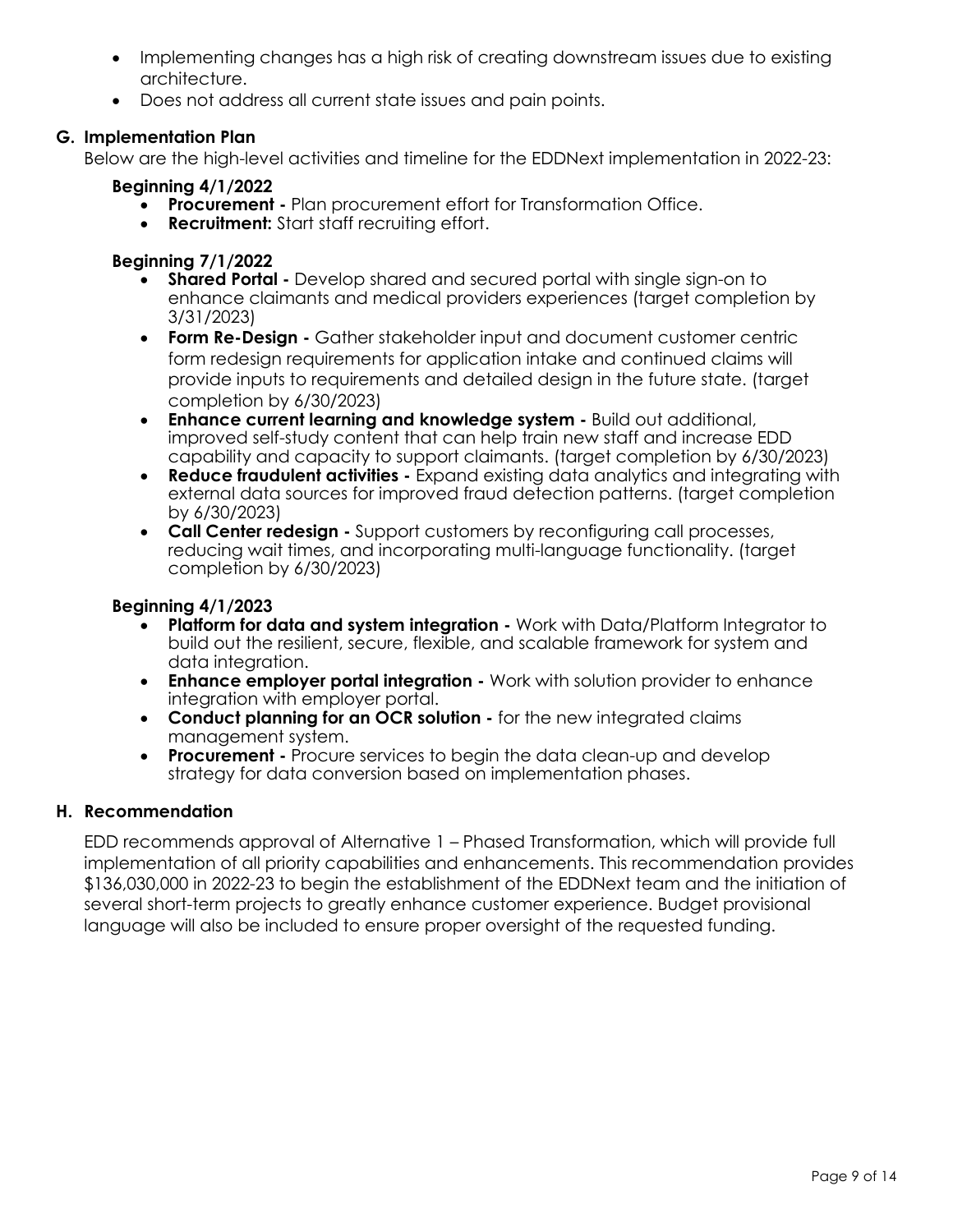# **BCP Fiscal Detail Sheet**

BCP Title: EDDNext

BR Name: 7100 -061 -BCP -2022 -MR

# Budget Request Summary

#### Personal Services

| <b>Personal Services</b>                               | FY22            | FY22            | <b>FY22</b>     | FY22            | <b>FY22</b>      | $\overline{F}$ Y22           |
|--------------------------------------------------------|-----------------|-----------------|-----------------|-----------------|------------------|------------------------------|
|                                                        | Current         | <b>Budget</b>   | $BY+1$          | $BY+2$          | $BY+3$           | $BY+4$                       |
|                                                        | Year            | Year            |                 |                 |                  |                              |
| Positions - Permanent                                  | 0.0             | 95.0            | 0.0             | 0.0             | 0.0              | 0.0                          |
| Positions - Temporary                                  | 0.0             | 38.7            | 0.0             | 0.0             | $\overline{0.0}$ | 0.0                          |
| <b>Total Positions</b>                                 | 0.0             | 133.7           | 0.0             | 0.0             | 0.0              | 0.0                          |
| Earnings - Permanent                                   | 0               | 8,656           | 0               | $\overline{O}$  | $\overline{0}$   | 0                            |
| Salaries and Wages                                     | $\Omega$        | 2,897           | 0               | $\Omega$        | $\overline{0}$   | $\Omega$                     |
| Earnings - Temporary Help                              |                 |                 |                 |                 |                  |                              |
| <b>Total Salaries and Wages</b>                        | $\overline{50}$ | \$11,553        | \$0             | $\overline{50}$ | $\overline{50}$  | \$0                          |
| <b>Total Staff Benefits</b>                            | $\Omega$        | 6,649           | $\Omega$        | $\Omega$        | $\Omega$         | $\Omega$                     |
| <b>Total Personal Services</b>                         | 50              | \$18,202        | $\overline{50}$ | 50              | $\overline{50}$  | 50                           |
| Operating Expenses and Equipment                       |                 |                 |                 |                 |                  |                              |
| Operating Expenses and Equipment                       | <b>FY22</b>     | FY22            | <b>FY22</b>     | <b>FY22</b>     | <b>FY22</b>      | <b>FY22</b>                  |
|                                                        | Current         | <b>Budget</b>   | $BY+1$          | $BY+2$          | $BY+3$           | $BY+4$                       |
|                                                        | Year            | Year            |                 |                 |                  |                              |
| 5301 - General Expense                                 | 0               | 284             | 0               | 0               | $\mathcal{O}$    | 0                            |
| 5304 - Communications                                  | 0               | 182             | 0               | 0               | $\mathbf 0$      | 0                            |
| 5322 - Training                                        | 0               | 204             | $\overline{0}$  | 0               | $\overline{0}$   | 0                            |
| 5324 - Facilities Operation                            | 0               | 858             | 0               | 0               | $\overline{0}$   | $\overline{0}$               |
| 5326 - Utilities                                       | $\Omega$        | $\overline{51}$ | 0               | 0               | $\overline{0}$   | $\overline{0}$               |
| 5340 - Consulting and Professional Services -          | 0               | 888             | 0               | $\mathcal{O}$   | $\overline{0}$   | $\mathsf{O}\xspace$          |
| Interdepartmental                                      |                 |                 |                 |                 |                  |                              |
| 5340 - Consulting and Professional Services - External | $\mathcal{O}$   | 103,259         | 0               | 0               | $\overline{0}$   | $\mathsf{O}$                 |
| 5344 - Consolidated Data Centers                       | $\Omega$        | 284             | 0               | 0               | $\mathbf 0$      | $\overline{0}$               |
| 5346 - Information Technology                          | $\mathcal{O}$   | 9,662           | 0               | $\overline{O}$  | $\overline{0}$   | $\overline{0}$               |
| 54XX - Special Items of Expense                        | 0               | 2,156           | $\overline{0}$  | 0               | $\overline{0}$   | $\overline{0}$               |
| <b>Total Operating Expenses and Equipment</b>          | $\overline{50}$ | \$117,828       | $\overline{50}$ | $\overline{50}$ | $\overline{50}$  | $\overline{\boldsymbol{50}}$ |
| <b>Total Budget Request</b>                            |                 |                 |                 |                 |                  |                              |
| <b>Total Budget Request</b>                            | <b>FY22</b>     | FY22            | <b>FY22</b>     | <b>FY22</b>     | <b>FY22</b>      | <b>FY22</b>                  |
|                                                        | Current         | <b>Budget</b>   | $BY+1$          | $BY+2$          | $BY+3$           | $BY+4$                       |
|                                                        | Year            | Year            |                 |                 |                  |                              |
| <b>Total Budget Request</b>                            | $\overline{50}$ | \$136,030       | 50              | $\overline{50}$ | 50               | 50                           |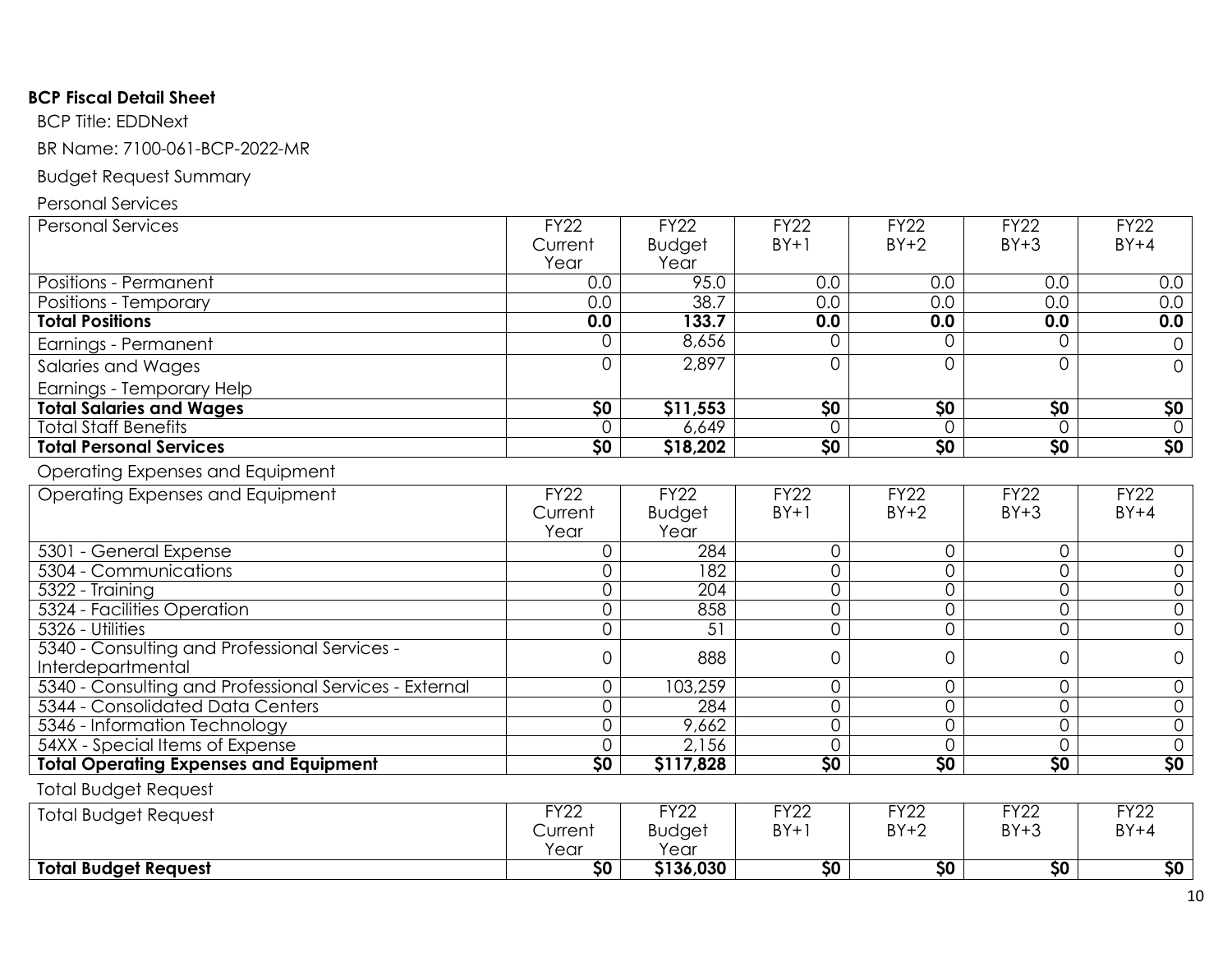# Fund Summary

# Fund Source

| <b>Fund Source</b>                         | <b>FY22</b> | <b>FY22</b>   | <b>FY22</b>     | <b>FY22</b> | <b>FY22</b>     | <b>FY22</b>     |  |
|--------------------------------------------|-------------|---------------|-----------------|-------------|-----------------|-----------------|--|
|                                            | Current     | <b>Budget</b> | $BY+1$          | $BY+2$      | $BY+3$          | $BY+4$          |  |
|                                            | Year        | Year          |                 |             |                 |                 |  |
| State Operations - 0001 - General Fund     |             | 68,015        | 0               |             | $\Omega$        |                 |  |
| State Operations - 0588 - Unemployment     |             | 68,015        | 0               |             | $\mathbf 0$     | 0               |  |
| <b>Compensation Disability Fund</b>        |             |               |                 |             |                 |                 |  |
| <b>Total State Operations Expenditures</b> | \$0         | \$136,030     | \$0             | \$0         | \$0             | \$0             |  |
| <b>Total All Funds</b>                     | 50          | \$136,030     | $\overline{50}$ | 50          | $\overline{50}$ | 50              |  |
| Program Summary                            |             |               |                 |             |                 |                 |  |
| Program Funding                            |             |               |                 |             |                 |                 |  |
| Program Funding                            | <b>FY22</b> | <b>FY22</b>   | <b>FY22</b>     | <b>FY22</b> | <b>FY22</b>     | <b>FY22</b>     |  |
|                                            | Current     | <b>Budget</b> | $BY+1$          | $BY+2$      | $BY+3$          | $BY+4$          |  |
|                                            | Year        | Year          |                 |             |                 |                 |  |
| 5920 - Unemployment Insurance Program      |             | 68,015        | 0               |             | $\overline{0}$  |                 |  |
| 5925 - Disability Insurance Program        |             | 68,015        |                 |             | $\Omega$        |                 |  |
| <b>Total All Programs</b>                  | \$0         | \$136,030     | \$0             | \$0         | \$0             | $\overline{50}$ |  |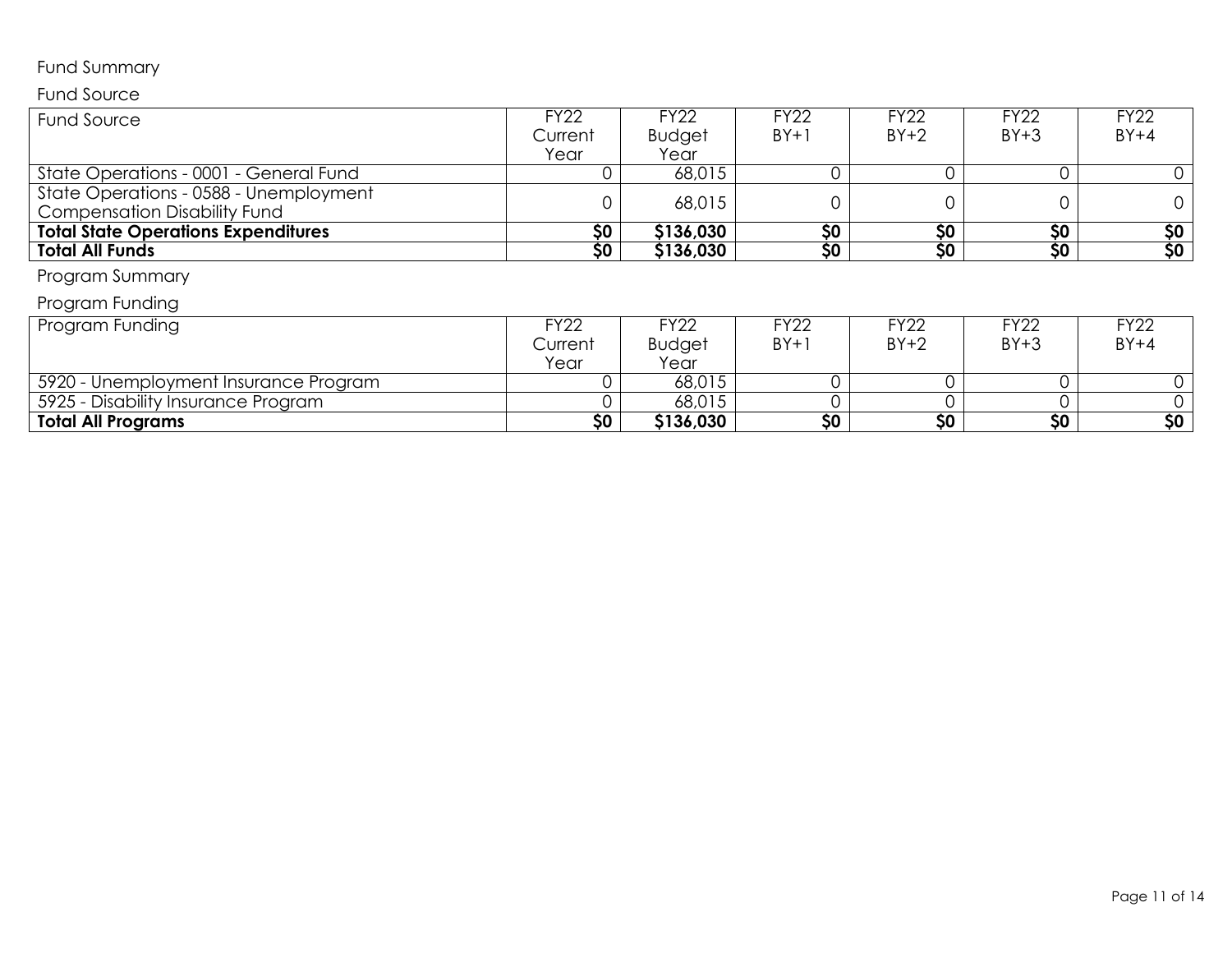#### Personal Services Details

Positions

| <b>Positions</b>                                                          | FY22             | FY22             | FY22             | FY22   | FY22   | FY22   |
|---------------------------------------------------------------------------|------------------|------------------|------------------|--------|--------|--------|
|                                                                           | Current          | <b>Budget</b>    | $BY+1$           | $BY+2$ | $BY+3$ | $BY+4$ |
|                                                                           | Year             | Year             |                  |        |        |        |
| 1402 - Info Tech Spec I (Eff. 07-01-2022) (LT 06-30-2023)                 | 0.0              | 3.0              | 0.0              | 0.0    | 0.0    | 0.0    |
| 1404 - Info Tech Supvr II (Eff. 07-01-2022) (LT 06-30-2023)               | 0.0              | 1.0              | 0.0              | 0.0    | 0.0    | 0.0    |
| 1405 - Info Tech Mgr I (Eff. 07-01-2022) (LT 06-30-2023)                  | 0.0              | 1.0              | 0.0              | 0.0    | 0.0    | 0.0    |
| 1406 - Info Tech Mgr II (Eff. 07-01-2022) (LT 06-30-2023)                 | $\overline{0.0}$ | 2.0              | $\overline{0.0}$ | 0.0    | 0.0    | 0.0    |
| 1414 - Info Tech Spec II (Eff. 07-01-2022) (LT 06-30-2023)                | 0.0              | 13.0             | 0.0              | 0.0    | 0.0    | 0.0    |
| 1415 - Info Tech Spec III (Eff. 07-01-2022) (LT 06-30-2023)               | 0.0              | 5.0              | 0.0              | 0.0    | 0.0    | 0.0    |
| 4332 - Tax Administrator   (Eff. 07-01-2022) (LT 06-30-<br>2023)          | 0.0              | 6.0              | 0.0              | 0.0    | 0.0    | 0.0    |
| 4333 - Tax Administrator II (Eff. 07-01-2022) (LT 06-30-<br>2023)         | 0.0              | 1.0              | 0.0              | 0.0    | 0.0    | 0.0    |
| 4569 - Sr Accounting Officer (Supvr) (Eff. 07-01-2022) (LT<br>06-30-2023) | 0.0              | 2.0              | 0.0              | 0.0    | 0.0    | 0.0    |
| 4774 - Empt Develmt Administrator (Eff. 07-01-2022) (LT<br>06-30-2023)    | 0.0              | 1.0              | 0.0              | 0.0    | 0.0    | 0.0    |
| 4800 - Staff Svcs Mgr I (Eff. 07-01-2022) (LT 06-30-2023)                 | 0.0              | 12.0             | 0.0              | 0.0    | 0.0    | 0.0    |
| 4801 - Staff Svcs Mgr II (Supvry) (Eff. 07-01-2022) (LT 06-<br>30-2023)   | 0.0              | 3.0              | 0.0              | 0.0    | 0.0    | 0.0    |
| 4802 - Staff Svcs Mgr III (Eff. 07-01-2022) (LT 06-30-2023)               | 0.0              | 1.0              | 0.0              | 0.0    | 0.0    | 0.0    |
| 5393 - Assoc Govtl Program Analyst (Eff. 07-01-2022) (LT<br>06-30-2023)   | 0.0              | 21.0             | 0.0              | 0.0    | 0.0    | 0.0    |
| 5780 - Atty IV (Eff. 07-01-2022) (LT 06-30-2023)                          | 0.0              | $\overline{1.0}$ | 0.0              | 0.0    | 0.0    | 0.0    |
| 5795 - Atty III (Eff. 07-01-2022) (LT 06-30-2023)                         | 0.0              | $\overline{1.0}$ | 0.0              | 0.0    | 0.0    | 0.0    |
| 7500 - - C.E.A. - A (Eff. 07-01-2022) (LT 06-30-2023)                     | 0.0              | $\overline{1.0}$ | 0.0              | 0.0    | 0.0    | 0.0    |
| 7500 - - C.E.A. - B (Eff. 07-01-2022) (LT 06-30-2023)                     | 0.0              | $\overline{1.0}$ | 0.0              | 0.0    | 0.0    | 0.0    |
| 8687 - Sr Tax Compliance Rep (Spec) (Eff. 07-01-<br>2022) (LT 06-30-2023) | 0.0              | 3.0              | 0.0              | 0.0    | 0.0    | 0.0    |
| 9194 - Empt Program Rep (Eff. 07-01-2022) (LT 06-30-<br>2023)             | 0.0              | 2.0              | 0.0              | 0.0    | 0.0    | 0.0    |
| 9197 - Empt Program Mgr II (Eff. 07-01-2022) (LT 06-30-<br>2023)          | 0.0              | 3.0              | 0.0              | 0.0    | 0.0    | 0.0    |
| 9198 - Empt Program Mgr III (Eff. 07-01-2022) (LT 06-30-<br>2023)         | 0.0              | 2.0              | 0.0              | 0.0    | 0.0    | 0.0    |
| 9216 - Empt Develmt Spec II (Eff. 07-01-2022) (LT 06-30-<br>2023)         | 0.0              | 9.0              | 0.0              | 0.0    | 0.0    | 0.0    |
| TH00 - Temporary Help                                                     | 0.0              | 38.7             | 0.0              | 0.0    | 0.0    | 0.0    |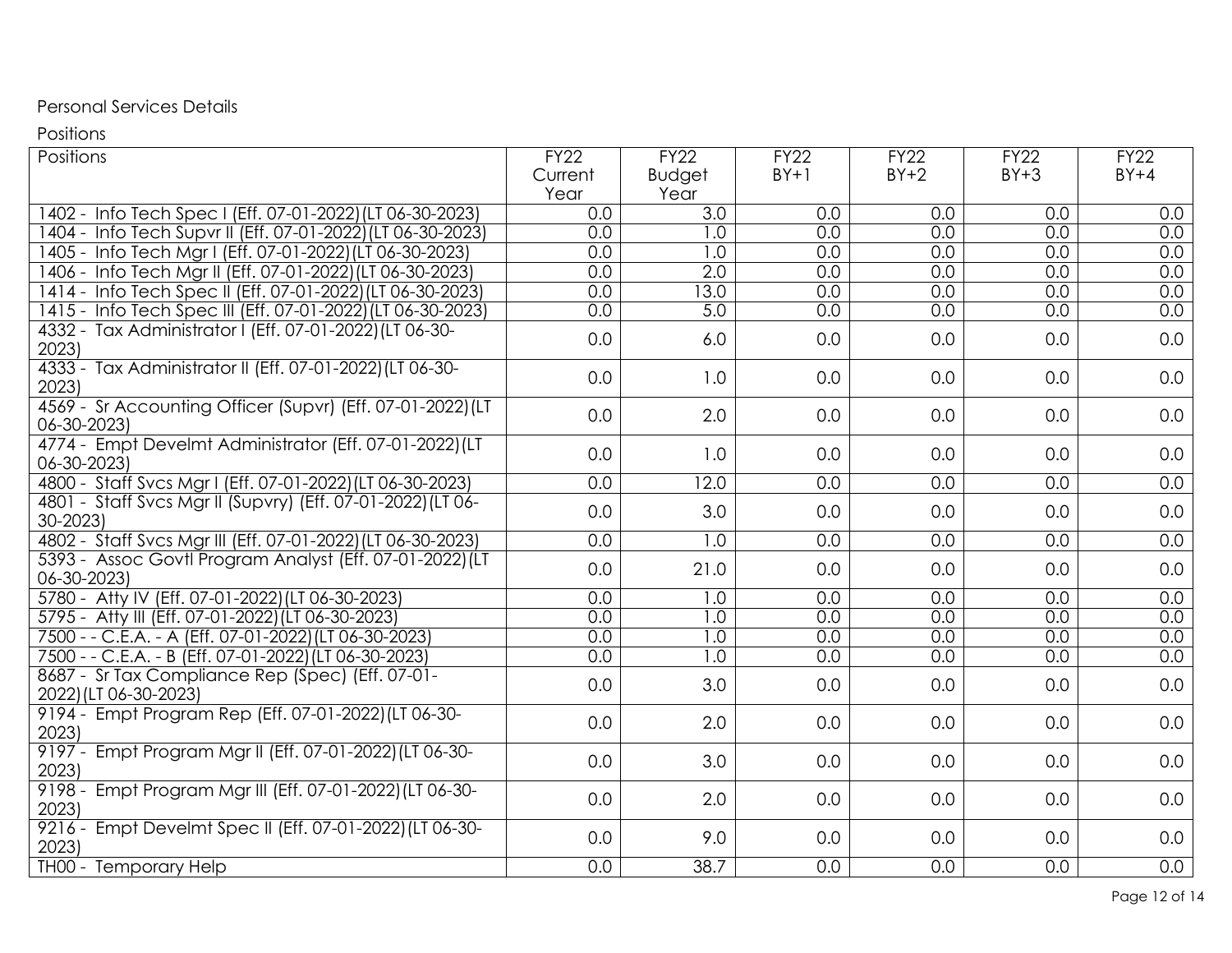| Positions                                                                  | FY22           | FY22             | FY22           | FY22           | FY22           | FY22                |
|----------------------------------------------------------------------------|----------------|------------------|----------------|----------------|----------------|---------------------|
|                                                                            | Current        | <b>Budget</b>    | $BY+1$         | $BY+2$         | $BY+3$         | $BY+4$              |
|                                                                            | Year           | Year             |                |                |                |                     |
| <b>Total Positions</b>                                                     | 0.0            | 133.7            | 0.0            | 0.0            | 0.0            | 0.0                 |
| Salaries and Wages                                                         |                |                  |                |                |                |                     |
| Salaries and Wages                                                         | <b>FY22</b>    | <b>FY22</b>      | <b>FY22</b>    | <b>FY22</b>    | <b>FY22</b>    | <b>FY22</b>         |
|                                                                            | Current        | <b>Budget</b>    | $BY+1$         | $BY+2$         | $BY+3$         | $BY+4$              |
|                                                                            | Year           | Year             |                |                |                |                     |
| 1402 - Info Tech Spec I (Eff. 07-01-2022) (LT 06-30-2023)                  | 0              | 296              | 0              | 0              | 0              | 0                   |
| 1404 - Info Tech Supvr II (Eff. 07-01-2022) (LT 06-30-2023)                | 0              | 107              | $\overline{O}$ | 0              | $\overline{0}$ | 0                   |
| 1405 - Info Tech Mgr I (Eff. 07-01-2022) (LT 06-30-2023)                   | 0              | 118              | $\overline{O}$ | 0              | $\mathbf 0$    | $\mathsf{O}\xspace$ |
| 1406 - Info Tech Mgr II (Eff. 07-01-2022) (LT 06-30-2023)                  | $\overline{0}$ | 270              | 0              | 0              | $\overline{0}$ | $\overline{0}$      |
| 1414 - Info Tech Spec II (Eff. 07-01-2022) (LT 06-30-2023)                 | $\overline{0}$ | ,405             | $\overline{0}$ | $\overline{0}$ | $\overline{0}$ | $\overline{0}$      |
| 1415 - Info Tech Spec III (Eff. 07-01-2022) (LT 06-30-2023)                | 0              | 596              | 0              | 0              | $\overline{0}$ | $\overline{0}$      |
| 4332 - Tax Administrator I (Eff. 07-01-2022) (LT 06-30-<br>2023)           | 0              | 572              | $\mathcal{O}$  | 0              | $\overline{0}$ | 0                   |
| 4333 - Tax Administrator II (Eff. 07-01-2022) (LT 06-30-<br>2023)          | 0              | 105              | $\mathcal{O}$  | $\mathcal{O}$  | $\overline{0}$ | $\overline{O}$      |
| 4569 - Sr Accounting Officer (Supvr) (Eff. 07-01-2022) (LT<br>06-30-2023)  | 0              | 145              | $\mathcal{O}$  | 0              | 0              | $\overline{O}$      |
| 4774 - Empt Develmt Administrator (Eff. 07-01-2022) (LT<br>06-30-2023)     | 0              | 104              | $\overline{O}$ | 0              | $\overline{0}$ | 0                   |
| 4800 - Staff Svcs Mgr I (Eff. 07-01-2022) (LT 06-30-2023)                  | 0              | 1,034            | 0              | 0              | 0              | $\overline{0}$      |
| 4801 - Staff Svcs Mgr II (Supvry) (Eff. 07-01-2022) (LT 06-<br>$30 - 2023$ | 0              | 284              | $\mathcal{O}$  | $\mathcal{O}$  | 0              | 0                   |
| 4802 - Staff Svcs Mgr III (Eff. 07-01-2022) (LT 06-30-2023)                | 0              | 109              | $\overline{O}$ | 0              | $\overline{O}$ | $\overline{O}$      |
| 5393 - Assoc Govtl Program Analyst (Eff. 07-01-2022) (LT<br>06-30-2023)    | 0              | 1,527            | $\overline{0}$ | 0              | $\mathsf{O}$   | 0                   |
| 5780 - Atty IV (Eff. 07-01-2022) (LT 06-30-2023)                           | 0              | $\overline{151}$ | 0              | 0              | $\mathsf{O}$   | $\overline{O}$      |
| 5795 - Atty III (Eff. 07-01-2022) (LT 06-30-2023)                          | $\overline{0}$ | $\overline{137}$ | $\overline{0}$ | $\overline{0}$ | $\overline{0}$ | $\overline{0}$      |
| 7500 - - C.E.A. - A (Eff. 07-01-2022) (LT 06-30-2023)                      | $\overline{0}$ | 114              | $\overline{0}$ | 0              | $\mathsf{O}$   | $\overline{0}$      |
| 7500 - - C.E.A. - B (Eff. 07-01-2022) (LT 06-30-2023)                      | 0              | $\overline{142}$ | 0              | 0              | $\mathbf 0$    | $\overline{O}$      |
| 8687 - Sr Tax Compliance Rep (Spec) (Eff. 07-01-                           |                |                  |                |                |                |                     |
| 2022) (LT 06-30-2023)                                                      | 0              | 241              | $\mathcal{O}$  | 0              | 0              | 0                   |
| 9194 - Empt Program Rep (Eff. 07-01-2022) (LT 06-30-<br>2023)              | 0              | 116              | 0              | 0              | $\overline{0}$ | $\mathsf{O}\xspace$ |
| 9197 - Empt Program Mgr II (Eff. 07-01-2022) (LT 06-30-<br>2023)           | 0              | 247              | 0              | 0              | 0              | 0                   |
| 9198 - Empt Program Mgr III (Eff. 07-01-2022) (LT 06-30-<br>2023)          | 0              | 181              | 0              | 0              | $\mathsf{O}$   | 0                   |
| 9216 - Empt Develmt Spec II (Eff. 07-01-2022) (LT 06-30-<br>2023)          | 0              | 655              | 0              | $\overline{0}$ | $\overline{0}$ | 0                   |